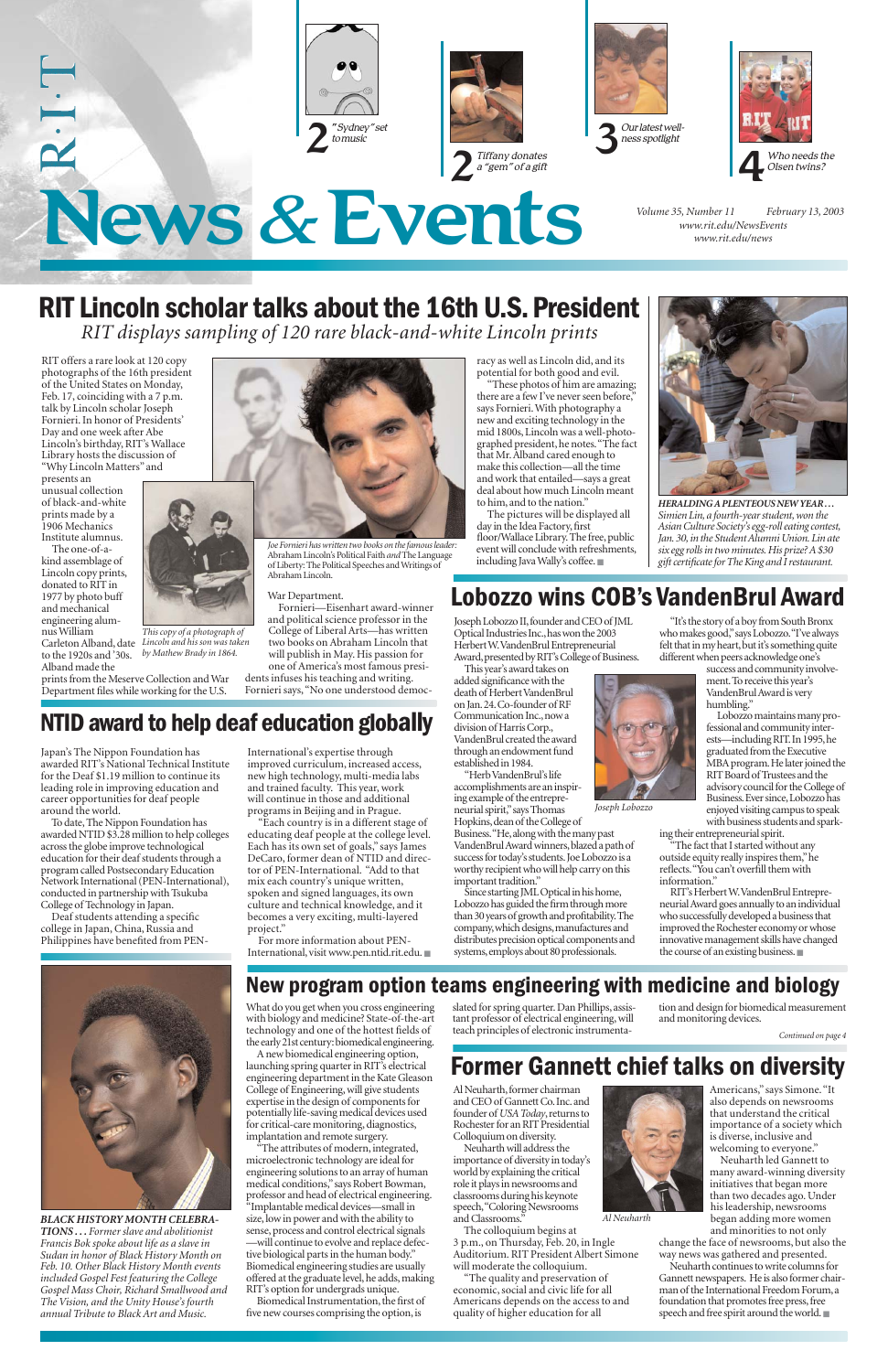The Performing Artists Concert Series continues with the Equinox Symphony Chamber Orchestra at 8 p.m. on Friday, Feb. 21, in Ingle Auditorium in the



Vivaldi and Johann Strauss and introduce "Sydney the Sea Squid," a poem by

local author and playwright Barbara Stewart, with accompanying music composed by Stuart.

The piece was specially commissioned by RIT for the Performing Artists Concert Series.

Student Alumni Union. Doors open at 7:30 p.m. Paul Stuart will conduct an evening of C.P.E. Bach, Schubert, will be six bassoon.

Featured artists are violinist Jassen Todorov who will perform on a Stradivarius violin and New York City actor Patrick Tull who will narrate the poem.

The Equinox Symphony is a local chamber orchestra, composed mostly of Eastman School graduate students. For





includes *Five German Dances* by Franz Schubert,

*Winter* from *The Four Seasons* by Antonio Vivaldi, *Symphony No. 2 in E flat major*, Op. 183, No. 2, by Carl Philipp Emanuel Bach,*Voices of Spring* by Johann Strauss Jr.

and "Sydney the Sea Squid" by Barbara Stewart, music by Paul Stuart with Patrick Tull narrating.

Tickets—\$5 for students, \$10 for faculty/staff/alumni and \$20 for the public—are available at the candy counter and game room in the SAU or at the door on concert night. Call 5-2239 for Visa or Mastercard phone orders.

*Spring* and *RIT, will be read by local author Barbara Stewart.*

sion and an after-concert reception in Fireside Lounge.

For more information, visit www.davidigital.com/concert. ■

The RIT Student Music Association will offer refreshments at intermis-*"Sydney the Sea Squid," a poem commissioned by*

# **Performing Artists concert to mix music with poetry**

# **Tiffany donation helps educate "diamonds in the rough"**

*Paul Stuart*

Tiffany & Co. has awarded a rare "gem" a \$100,000 scholarship—to RIT's School for American Crafts.

Daniel Randall, a fourth-year student

in the metals and jewelry design program, will receive the first \$5,000 from the Tiffany & Co. Foundation Metals and Jewelry Design Endowed Scholarship. Randall, who grew up in rural Vermont, hopes to join the ranks of Tiffany's master artists and designers, creating his own trademark of excellence in the world of wearable and functional art.

Joan Stone, CIAS dean, says the Tiffany scholarship will give metal and jewelry design students like Randall the support and recognition they deserve.

"RIT has enjoyed the support of Tiffany & Co. for more than a decade, our facility on campus," says Stone."This generous grant creates a new level of collaboration

between RIT and Tiffany & Co. In recent years, 11 graduates of SAC have been placed at Tiffany and Co. where they have served as silversmiths, spinners and designers and in product development, product quality, repair and finishing."

With little exposure to the outside

world, Randall found his talent early on. "We couldn't get a TV signal in

Roxbury," explains Randall."So, instead of doing what most kids did, I spent a lot of time drawing

> and thought of becoming an illustrator. That was until I learned jewelry making in high school and later became fascinated with designing Danish modern tableware, such as cups and saucers, silverware and teapots." Leonard Urso, the Ann Mowris Mulligan Distinguished Professor of Contemporary American Crafts, and head of the metals and jewelry design program, says Randall has an eye for detail in

metal crafts that

will ensure a

successful career.

"Dan is one of many creative and committed students in the Metals program at RIT and his ability to create modern works with a sense of timeless quality is what sets him apart," Urso says. "Each piece he makes—whether it's a ring or a spoon—is perfectly balanced."

Says Randall,"This grant will do a lot to help students here at RIT and I can't thank Len Urso enough for taking an interest in my work. He's the reason I came here to study."

Although Randall is considering several opportunities after he graduates this year, he is especially interested in spending time abroad to continue his education in Denmark or Northern Europe.

"I want to expand my designs in tableware, keeping them functional but interesting to look at," says Randall."If I get real lucky, maybe someday Tiffany will be selling my teapots." ■



*PAINTERLY ADVICE . . .Janet Fish, worldrenowned artist, met with College of Imaging Arts and Sciences students from professor Alan Singer's painting class on Jan. 30. A realist, Fish is well known for her richly executed oil paintings and pastels of glass objects, fruit and flowers.*

RIT's Principal Investigators Institute will host a seminar, Human Subjects Research and Other Compliance Issues, from 9 to 11 a.m. and 2 to 4 p.m. on Thursday, Feb. 20, in room 2220,Louise M.Slaughter Building.

Topics to be covered include human subjects research, hazardous materials and RIT's environmental health and safety

program, research oversight policy and notices of award, conflicts of interest and



how to manage them, intellectual property policy and misconduct in research and scholarship.

Presenters are Richard Doolittle from the medical sciences department; Sandra Rothenberg from the College of Business; Amit Ghosh from the Kate Gleason College of Engineering; Helen Revelas from the environmental health and safety program; and Marjorie Zack , director, Grants, Contracts and Intellectual Property.

with gifts of equipment for *Tiffany & Co. Foundation Metals and Jewelry Daniel Randall is the first recipient of the Design Endowed Scholarship.*

To attend the morning or afternoon session, contact Marsha Konieczny at 5-7983 or mmkgcip@rit.edu. Seating is limited for each session, and interpreters will be provided.

This session is the fifth in a series of seven seminars offered throughout the year as part of the PI Institute, a vehicle for all faculty and staff who are interested in securing outside funding to support their students, curriculum and laboratories, and research. To see previous seminars in Power Point format, go to www.research.rit.edu. Upcoming seminars include Managing Your Funded Project, March 20, and Contracting with Industry, April 17.

The PI Institute is organized by Grants, Contracts and Intellectual Property and co-sponsored by the Office of Faculty Development. It is also promoted by RIT's Center for Professional Development. ■

## **Blood drive,Feb.13-14**

Phi Sigma Pi and the Black Awareness Coordinating Committee are sponsoring an American Red Cross blood drive from 10 a.m. to 4 p.m. on Feb. 13 and 14 in Fireside Lounge, Student Alumni Union.

## **Fine cinema and pizza**

The RIT community is invited to view the film, *Mexico: A Story of Courage and Conquest*, at 6 p.m. on Monday, Feb. 17, in the Liberal Arts Building, room 3225, as part of Peliculas y Pizza, a Spanish film series sponsored by the language and literature department. The film is in English with closed captioning for the deaf. For information, call 5-6765.

## **Most valued customer**

RIT has been named Wegmans' 2002 "Most Valuable Customer" for their Hylan Drive location. The honor was presented to RIT representatives in a ceremony on campus in January. Factors including total amount of purchases made at the location, in addition to proximity to the RIT campus, helped in the decision.

### **Research findings online**

Research conducted during the inau-

gural year of the Printing Industry Center at RIT is now available online. Full monographs can be accessed from the center's Web site at http://print.rit.edu.

The research helps establish a longterm agenda for the center, which is focused on supporting the growth and profitability of the printing industry. For more information, contact Adrienne McHargue at 5-4231 or apmpph@rit.edu.

## **Military leave info**

Regular full-time employees who are called to active duty should refer to RIT's Policies and Procedures Manual for information about eligibility of benefits including life insurance, health insurance,vacation and sick time and social security and annuity contributions. Employees can also contact human resources at 5-2424.

#### *LOCAL TEENS EXCEL IN THE FINE ARTS . . .*

*Top winners of the 2003 Scholastic Art Awards and Exhibition were honored at an award ceremony in Webb Auditorium on Feb. 1. Judges critiqued nearly 1,400 works of art created by students from 200 schools in the Rochester-Finger Lakes region. Prize-winning entries from the RIT-sponsored exhibition will be on display in the Bevier Gallery through Feb. 19.*



## **RIT shines on ESPN2**

Coming soon to a TV near you—the RIT *Sports Zone* on ESPN2. A student-produced program, *Sports Zone,* will take a behind-the-sports look at RIT athletics in a sports magazine format.

The show premiers at 11:30 a.m. on Feb. 22, on ESPN2 in the Time Warner Finger Lakes region. It will air every other Saturday through the school year, and will run weekly beginning next fall.

See the Feb. 27 issue of *News &*

#### *Events* for the full story.

*BIG DEMAND FOR LITTLE YELLOW BOXES AND THE PEOPLE WHO MAKE THEM . . .Abhishek Gautam, RIT packaging science graduate student, left, and Steve Warren of Eastman Kodak Co., talk at RIT's 13th annual Packaging Science Career Fair, Feb. 5.The event attracted 18 companies and more than 100 RIT packaging science majors and high school counselors and students.*

*Kodak's package engineering and graphics design department employs many RIT graduates, says Don Appleton '83, '97 (BS and MS), from Kodak. Ryan Tesiero '95, senior manager of display services for Wyeth Consumer Healthcare, says the career fair is one of the best for recruitment.*

# **Feb.20 seminar to explore compliance issues**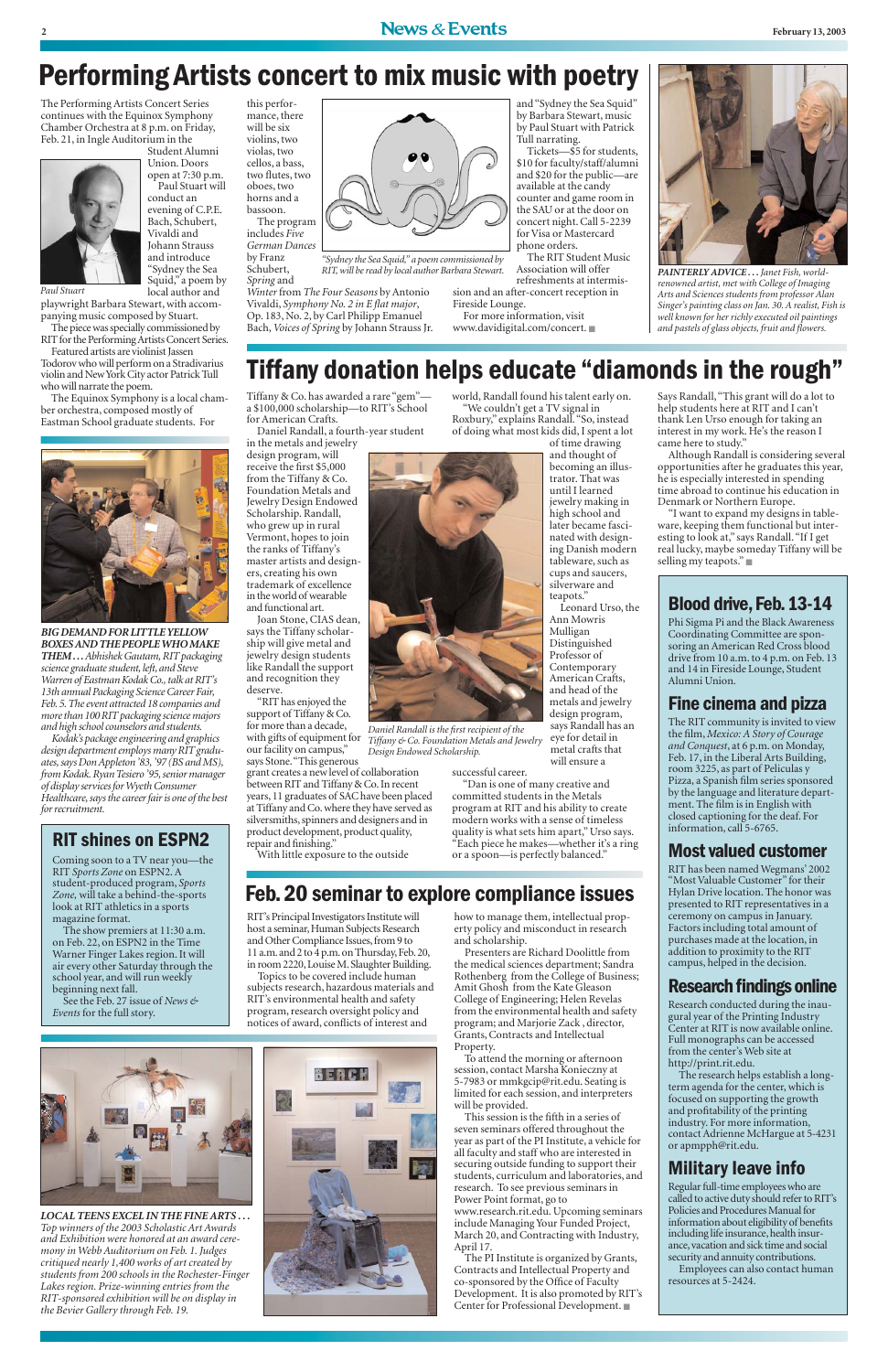When attending RIT, you become an integral part of many communities. Within each college, major and classroom there is a community; every club or sports team



forms a community; the entire city of Rochester also becomes every student's community. No matter how large or small a community may be, it will only reach its greatest potential if its members are engaged in the issues at hand and work together. There are already many successful communities on campus and every one of them has the potential to make a difference. Civic engagement within communities can be achieved

through a number of different actions. Expression of civic beliefs can be shown through voting, rallies, debates, workshops, festivals, petitions and many more events. Activities such as these develop a sense of belonging within communities and are important venues for discussing and acting on positive change in today's society.

Student civic engagement can be an essential ingredient to community efforts. The diverse abilities and knowledge available on a university campus are extraor-

dinarily effective when brought together as one voice. Raising your voice and encouraging others to join with you not only influences leaders and decision makers but also creates bonds and breaks down barriers.

One community alone, however, may not have the expertise or abilities to participate in every event or act on every issue raised. Partnerships between communities demonstrate civic engagement in the highest form. This high level of civic engagement was demonstrated right here when RIT and the NorthEast Neighborhood Alliance (NENA) in the city of Rochester declared a partnership. Together, both organizations have accomplished amazing tasks and found inspiration from working everyday with involved faculty, students and community members. Some of these classroom-community accomplishments include the publishing of the NENA newsmagazine, *Ten*, which was redesigned by an RIT visual journalism course. Also, a neighborhood mapping project was designed in a Geographic Information

Systems course, the Public Market office space owned by NENA was redesigned by a senior interior design class, and various community research projects for the NENA neighborhood are

underway through the special-topics course, Sustainable Communities.

Civic engagement is happening outside the classroom, as well. The Student Leadership Corps is an RIT and Learn and Serve America organization facilitating student participation into local NENA projects. Through the Leadership Corps, students learn more about community-based initiatives and work closely with community youth. The accomplishments of the NENA/RIT partnership, the relationships forged and the unique learning experiences for students all attest to the importance of civic engagement.

Civic engagement on a university campus is about reallife learning experiences that cannot be found in a textbook or on a computer.

To learn more about becoming involved at RIT and in Rochester from students already engaged in their communities, join Raise Your Voice at RIT from 5 to 7 p.m. on Sunday, Feb. 16, in the Student Alumni Union cafeteria. ■

The glass ceiling is shattered. Women are making their mark as leaders at nearly every level of industry, gov-

ernment and society. Students in the

College of Business have the opportunity to explore the impact of this important trend. Women as Leaders, a graduate-level seminar course, is offered to all MBA students for the spring quarter.Mary-Beth Cooper, RIT's vice president for student affairs, serves as the class instructor.

Women as Leaders will focus on the leadership qualities, strategies and career paths that females pursue across a variety of fields. Business leaders such as Anne Mulcahy, Xerox chairman and CEO, and Oprah Winfrey are high-profile examples of the varying styles and approaches that women bring to these roles.

The course also examines the hidden influence of other female posts. While many people ponder the possibility of

electing a woman president in the near future, Cooper indicates that many former

first ladies have subtly impacted issues like foreign policy.

"There is reason to believe that women have already had a great deal of influence at the executive level of our nation's government,"she says.

Despite the title, the course is

not intended solely for women. Men are

strongly encouraged to enroll in the class. "It's not just focused on women's issues," woman on the job or work alongside a woman, our discussions should prove

explains Cooper."Whether you report to a quite relevant." ■

> meeting the challenge of preparing yourself physically and mentally to race. It is the

# **Students to share thoughts on civic engagement**

*This column presents opinions and ideas from your peers on issues relevant to higher education. We welcome response and hope "Viewpoints" inspires discussion among you, the RIT community. To suggest an idea for a column, e-mail to newsevents@rit.edu.*

#### *by Lyndsey Fisher,second-year public policy major and Student Leadership Corps coordinator*

# **V i ewpoints Understanding your civic responsibility**

*Lyndsey Fisher*



*Mary-Beth Cooper will share her expertise on women as leaders with graduate students.*

*EMPHASIZING TEAM . . . Jim Janicki '93, left, shares some thoughts with Dean Jorge Díaz-Herrera prior to Janicki's presentation at the Dean's Lecture Series. During his talk, The Importance of Process in Software Development, he emphasized the impact of team activities in successful projects. Janicki earned an MS in computer science at RIT and is co-founder of Real Time Enterprises Inc. The Dean's Lecture Series is sponsored by the B. Thomas Golisano College of Computing and Information Sciences.*

#### **Student Affairs VP to teach MBA leadership class** major and Student Leadership Corps coordinator. Fisher and other students involved with SLC will share their experiences with

Community involvement is an important part of life for many RIT students like Lyndsey Fisher, a second-year public policy

the RIT community during National Student Civic Engagement Week, Feb. 16-22. RIT's SLC and the Learn and Serve America project, a community-based learning program in the College of Liberal

Arts, will sponsor student and

community other

forums to inspire

> students to get active. Fisher, M. Ann Howard, associate professor and Learn and Serve America project director, and the Division of Student Affairs organized the events with help from a grant from the New York Campus Compact, supported by Pew Charitable Trusts.

> A forum on civic engagement will be held from 5 to 7 p.m. on Sunday, Feb. 16, in the Student Alumni Union cafeteria to introduce several perspectives on community participation. Student panelists include Joe Abbate, fifth-year electrical engineering

major; Dave Campbell, fourth-year computer science major; Bryan Barnes, firstyear mechanical engineering student; Erick Littleford, fourth-year public policy major; Denishea Flanigan, third-year business student; Matt Howard from Edison Tech High School; and Cortez Jones from East High School. The featured speaker will be Genoveva Aguilar, a University of California at San Diego student, whose community activism earned her the 2002 National

> Campus Compact Howard R. Shearer Award.

Fisher hopes the

event will encourage more students to become involved in community activities. Among other out-of-classroom learning opportunities, SLC recently created a youthto-youth program that brings together RIT students and students from the Rochester public school system.

"Just the personal relationships motivate me,"Fisher says. Community involvement, Fisher adds, can break down a lot of barriers. "It opens peoples minds.You get a better idea of what Rochester is and can be."

A community forum will be held from 7 to 9 p.m. on Feb. 17 in Rochester's northeast neighborhood, at the Freddie Thomas Learning Center, to highlight RIT's partnership with the Northeast Neighborhood Alliance. Congresswoman Louise Slaughter will give the keynote address.

Transportation will be available for RIT students. For information, contact Fisher at lmf9869@rit.edu. ■



## **Marathon runners share wellness challenge spotlight**

The Center for Human Performance's Faculty/Staff Fit and Well Challenge highlights RIT faculty and

staff who exemplify living a lifestyle of well being and activity. This month's spot-

light falls on Bruce Oliver,professor of accounting and director of the College of Business Center for Business Ethics,and Cha Ron Sattler,assistant director of Residence Life Apartment Area and advisor to the Off-Campus and

Apartment Student

Association and Asian Culture Society clubs.

Bruce Oliver likes running. It's something he started doing four years ago to fight the "battle of the bulge" and rise to the challenge of competing in the Chase Corporate Challenge with other RIT faculty and staff. He lost almost 20 pounds and gained a love for marathons. At 61 years old, Oliver runs a race about every other weekend.

**Exercise tips:**Vary your routine. It keeps it interesting and lessens the chance of overworking any group of muscles.

**How he sticks with it:** The deep and abiding sense of personal accomplishment in

courage to start and finish that fulfills one's soul, Oliver says. The "ugly duckling of gym class,"Cha Ron Sattler was always the



weights and yoga.

**How exercise has helped her:** Training

for a marathon, she says, has changed her life. She's developed a healthy and realistic attitude about her body image. When preparing for a long run, you watch what you eat because you want the food to work for you, she says.

**Exercise tips:** Have fun. Find friends and exercise-oriented groups to work out with. Never criticize yourself because someone else is fitter, stronger or faster. There are plenty of people who would wish for your opportunity and ability.

**Inspirational exercise quote:** "The inspiration is not in the strength to finish, but in the courage to start." ■

*Both Bruce Oliver and Cha Ron Sattler say that marathon training has changed their lives.*

*"Community involvement can break down a lot of barriers. It opens peoples minds. You get a better idea of what Rochester is and can be." —Lyndsey Fisher,public policy student and SLC coordinator*

With Commencement 2003 a mere three months away, it's time to mark the dates-May 23 and  $24$ —and, for anyone needing regalia,to make your order as early as possible on the new online system that requires log-in/DCE password. Requests for regalia rental for all future ceremonies are now taken via this Web site: http://finweb.rit.edu/bookstore/regalia .html. Users are able to build their own "profile"which is captured for use when renting regalia for any ceremony.Users are able to edit their profile information and rental requests up to the rental cutoff date for a particular ceremony. You can fill out your profile information and rent regalia for these ceremonies: Outstanding Undergraduate Scholar Award ceremony,April 3—registration cut-off is Feb.14;Academic Convocation and Commencement ceremonies, May 23-24—registration cut-off is March 14; Executive Leader ceremonies,Aug.16 registration cut-off is June 27. Regalia must be worn by all faculty and staff participating in commencement ceremonies.If you do not have your own regalia,RIT will rent regalia for you. If you do not have or know your DCE username or password, contact the ISC HelpDesk at 5-4357.

## **Regalia rental procedure**